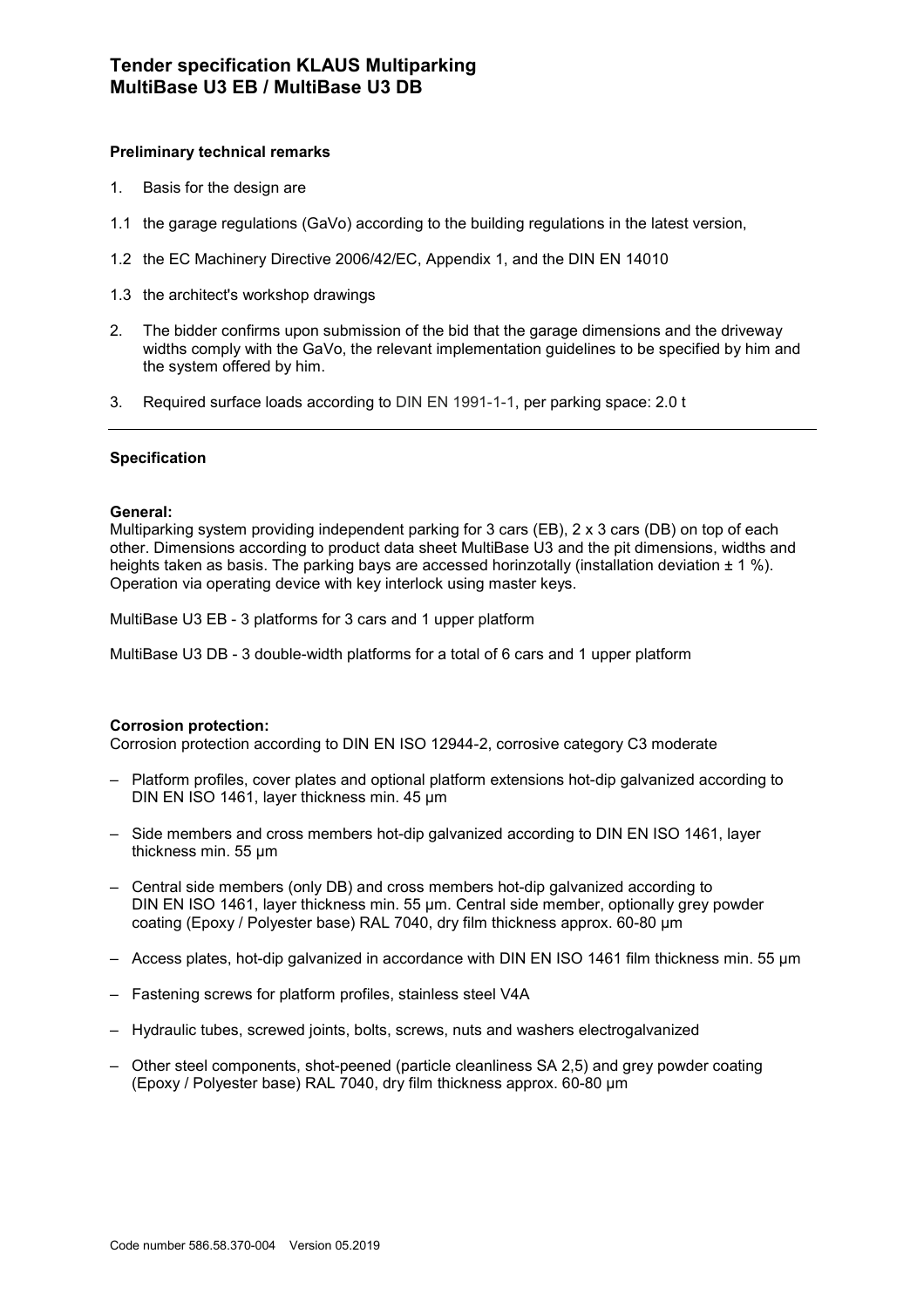## **Hydraulic unit:**

The hydraulic unit is used to drive several Multiparkers if they are arranged next or opposite (separated by the driveway only) to each other. The system is controlled with the control unit on for each Multiparker. The Multiparkers can be lifted or lowered together. The hydraulic unit installed is supported rubber-bonded metal. However, we still recommend separating the garage body from the residential house.

### **To be performed by the customer:**

- 1. Electrical supply to the main switch / Foundation earth connector: Suitable electrical supply to the main switch must be provided by the customer during installation. The functionality can be monitored on site by our fitters together with the electrician. If this cannot be done during installation for some reason for which the customer is responsible, the customer must commission an electrician at their own expense and risk. In accordance with DIN EN 60204 (Safety of Machinery. Electrical Equipment), grounding of the steel structure is necessary, provided by the customer (distance between grounding max. 10 m).
- 2. Safety fences:

Any constraints that may be necessary according to DIN EN ISO 13857 in order to provide protection for the park pits for pathways directly in front, next to or behind the unit. This is also valid during construction. Safety grids on the systems are, if necessary, optionally available against surcharge.

- 3. Numbering of parking spaces: Consecutive numbering of parking spaces.
- 4. Building services:

Any required lighting, ventilation, fire extinguishing and fire alarm systems as well as clarification and compliance with the relevant regulatory requirements.

5. Drainage:

In the middle of the pit a floor drain with connection to the cable network or a pump sump is to be provided. The water is to be drained with a pump to be provided by the customer. From the pit corners/bearing surface of the lifting columns an incline to the floor drain/pump sump is necessary.

For reasons of environmental protection we recommend to paint the pit floor, and to provide oil and petrol separators in the connections to the public sewage network. To divert large amounts of water from the court area, we recommend that the customer install a water drainage channel around the periphery of the pit.

6. Marking:

In compliance with DIN EN 14010, 10 cm wide yellow-black markings compliant to ISO 3864 must be applied by the customer to the edge of the pit in the entry area to mark the danger zone.

#### 7. Wall cuttings: Any necessary wall cuttings according to product data sheet MultiBase U3.

### 8. Concrete quality:

Floor and walls below the drive-in level are to be made of concrete (quality minimum C20/25).

9. Operating device:

The customer must provide a cable duct (Helfamin-tube DN 40) from pit floor to operating device. The location of the control element must be specified according to the project (control stand, house wall, etc.).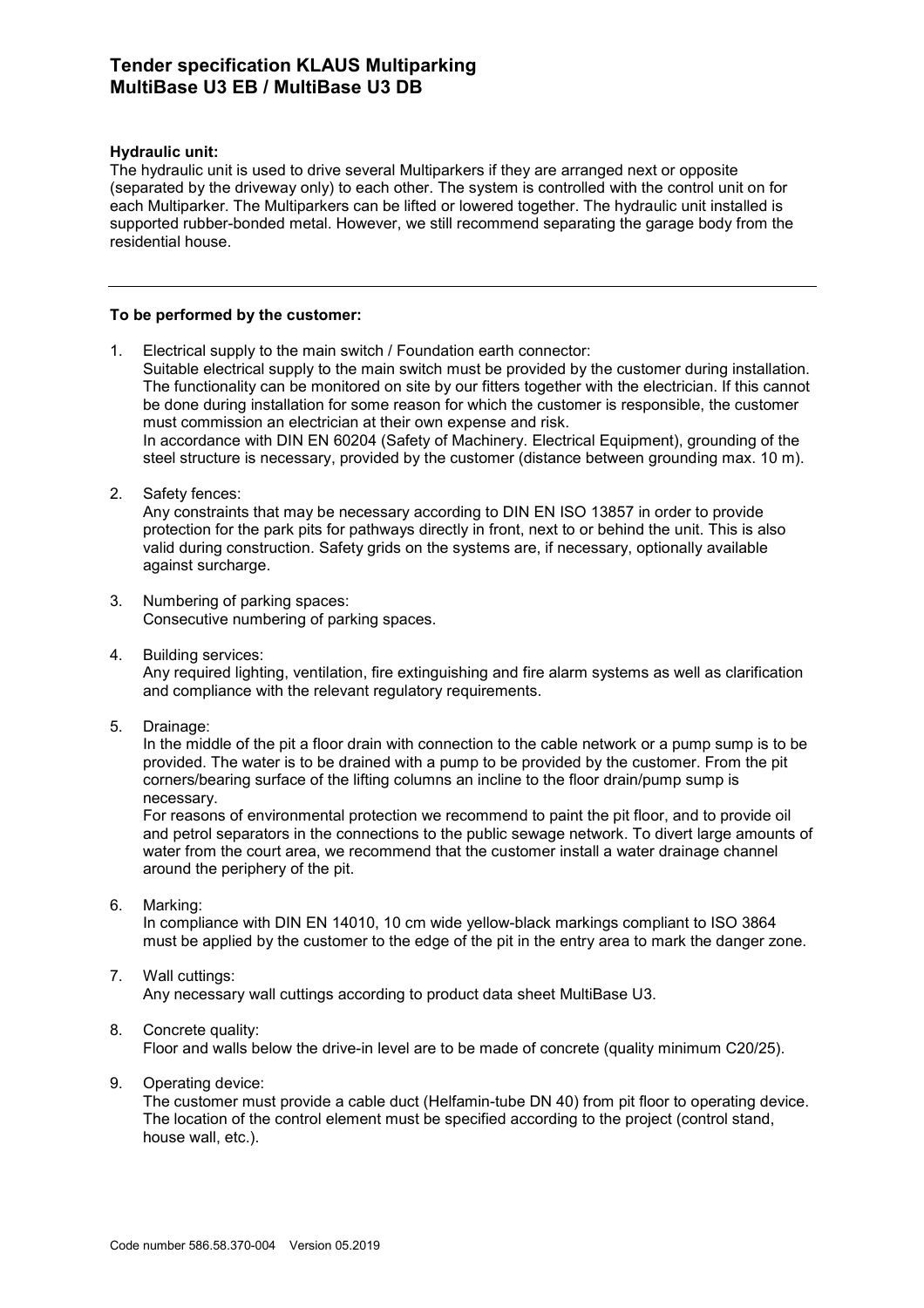10. Installing vertical columns:

In general, a crane must be supplied by the customer for installation of the telescope columns. Hook clearance min. 700 cm over access level, crane load approx. 1400 kg.

11. Maintenance manhole:

A separate maintenance manhole with manhole cover, ladder and a connecting passage to the pit must be installed by the customer. In multiple systems, a shared maintenance manhole may be sufficient, depending on the project.

12. Lighting:

The customer must comply with DIN 67528 "Artificial lighting of parking areas and parking houses" for the parking structure lighting. The intensity of illumination in the pit and in the maintenance manhole must be min. 80 Lux.

13. Ventilation:

To achieve a constant exchange of air, reduce humidity, prevent condensation, and reduce vehicle moisture (due to rain, snow, ice, etc.), it is recommended that the customer consult specialized engineers for heating, ventilation, and climate control and install a ventilation system. This will reduce or prevent the hazard of corrosion and its attendant failures.

Multiparking system for 3 cars MultiBase U3-605 EB

Multiparking system for 3 cars with platforms for horizontal accessing and 1 upper platform

Pit depth: 605 cm

Vehicle height: bottom 165 cm

Vehicle length: 500 cm

Usable platform width: 230 cm

Platform load: 2,0 t

incl. freight, unloading, installation incl. electrical wiring from lockable main switch incl. expert acceptance

Multiparking system for 6 cars MultiBase U3-605 DB

Multiparking system for 6 cars

Usable platform width: 460 cm

Otherwise as described for Multiparking system for 3 cars